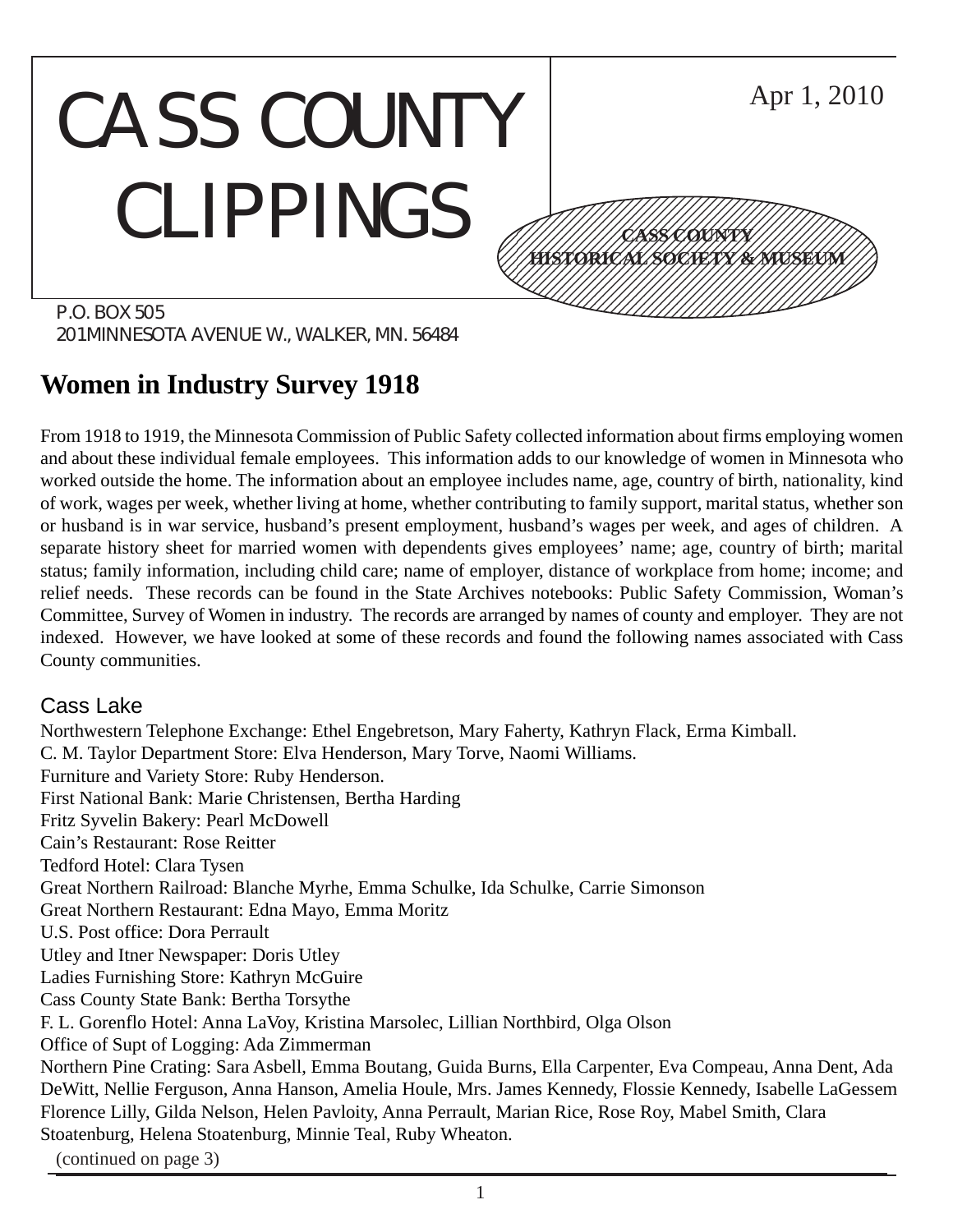## **Needed: Two Members willing to serve on the Cass County Historical Society Board of Directors for the coming years. Please call Renee at 218-547-7251.**

## **Volunteer Projects**

We have some really neat projects that we'd like to have accomplished this year. If you have any expertise or just would like to be involved, please let us know by giving us a call or dropping us a note.

We would like to develop trunks filled with local history that can be used by county elementary teachers to introduce their students to local history.

## **History Walk**

Plans are going ahead for the 2010 Summer History Walk in downtown Walker. The first walk is July 20th; the second August 10th. Both will start at 7:00 p.m. and we'll explore Front Street history.

## **Donations**

Harold Indahl donated a collection of books to the Research area. The books are from the library of Rev. Magnus A. Peterson, formerly of Ten Mile Lake. Among the acquisitions is a four volume set of Folwell's History of Minnesota, published in 1930. It's a wonderful resource for early history of our area.

## **Acquisitions**

While researching at the National Archives in DC in December, Cecelia McKeig was allowed to copy the photos and information collected on the Leech Lake Reservation in 1922 for an Industrial Survey. These materials are now available in our research room at the museum.

## **AH GWAH CHING BRICKS FOR SALE**

A limited number of Ah Gwah Ching bricks were salvaged after the buildings were torn down at the site and were delivered to the county garage as promised. These bricks have been carefully cleaned. They are for sale as a fundraiser for the Cass County Historical Society. The price for each brick is \$10. They are going like hot cakes! Please contact Renee Geving at 218-547-7251 to purchase a brick.

#### **Cass County Historical Society Board of Directors**

Dan Eikenberry, Pres. Lois Orton, V-Pres Karen Keener Elsie Nelson Sue Eikenberry Don Beadle Alexis Hadrava - Treasurer

| <b>The Cass County</b>    |
|---------------------------|
| <b>Historical Society</b> |
| <b>Upcoming Meeting</b>   |

**April 19, 4:00 p.m.** 

## **Cass County Research Center**

The research center is staffed by the Cass County Historical Society at the Cass County Museum in Walker. Through the winter, research help is available by appointment. The research library, obituary indexes, newspaper microfilm, and other archival materials are accessible for a \$10 research fee for nonmembers.

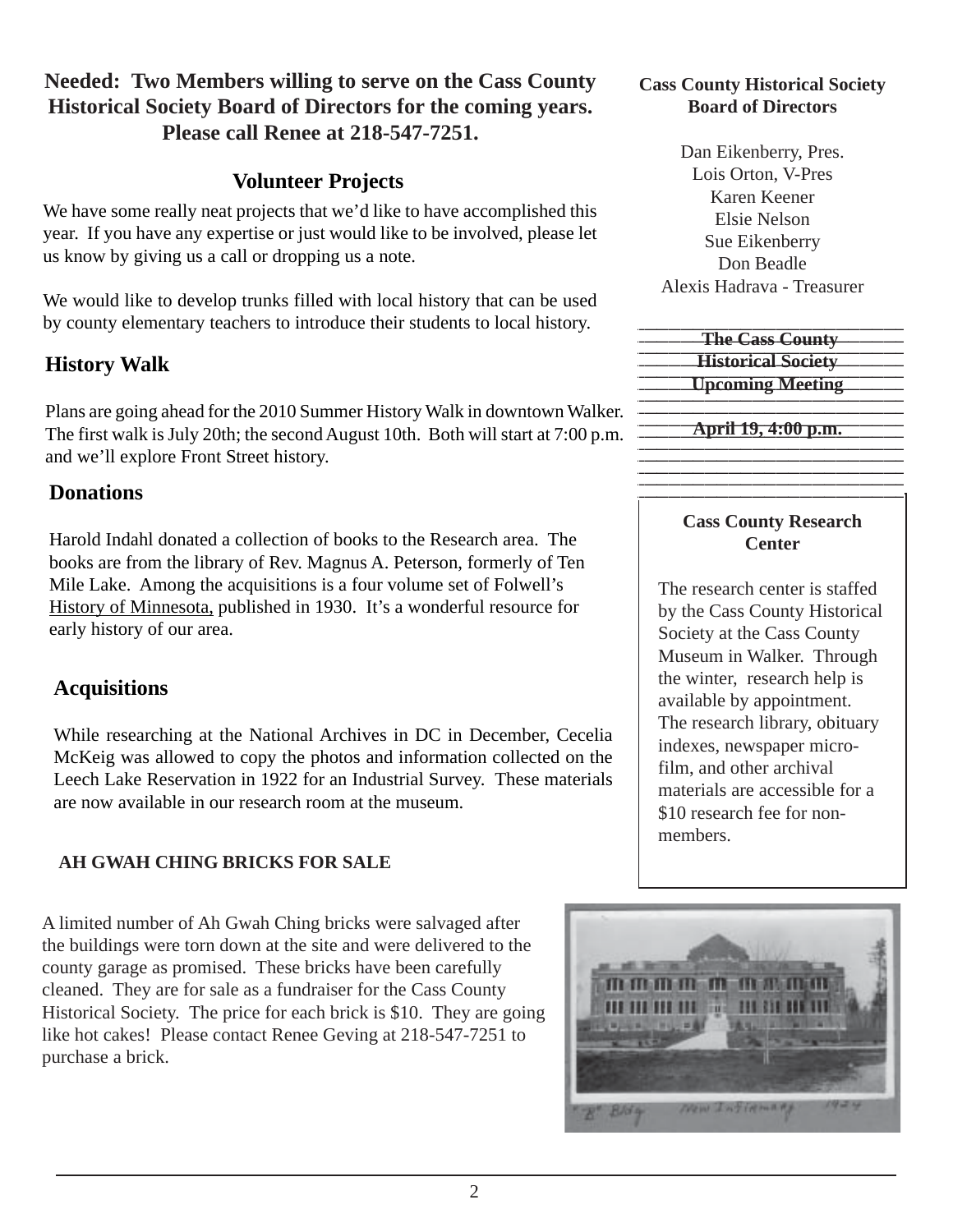#### Pine River

W. H. Spurrier Jr & Co: Amelia Gordon, Bessie Pierson First State Bank: Helen Geary Pine River Mercantile: clara Ackerman Day Workers: Mrs. P. Countryman, Vera Day, Mrs. Felton, Mrs. Johnson, Myrtle Kruckow, Mrs. J. McAllister

#### Remer

Remer Drug: Blanche Dodge Hotel Remer: Grace Halvorson, Mayme Korb, Josephine Redmond, Rose Redmond, Mae Toland First State Bank: Maud Phelps Wittwer Mercantile: Selma Wittwer Remer Rural Telephone: Mrs. M. B. Patton, Ethel Sjoblom

\*\*\*\*\*\*\*\*\*\*\*\*\*\*\*\*\*\*\*\*\*\*\*\*\*\*\*\*\*\*\*\*\*\*\*\*\*\*\*\*\*\*\*\*\*\*\*\*\*\*\*\*\*\*\*\*\*\*\*\*\*\*\*\*\*\*\*\*\*\*\*\*\*\*\*\*\*\*\*\*\*\*\*\*\*\*\*\*\*\*\*\*\*\*\*\*\*\*

## **LOTHROP**

Lothrop was first platted in 1895 and was named for Luther R. Lothrop, a civil engineer from Maine. The village was located slightly south of the point where County Road #50 meets Highway #371.

In 1893, the Minnesota Logging Company began using the townsite as their headquarters. The winter of 1895-96 was one of great activity; nearly 2000 men were in the area and nearly \$100,000 was paid in wages, the greater part of which was spent in Lothrop. As one old-timer said, "The first time I ever struck Lothrop, the population consisted of about a thousand men, 900 of whom were drunk and the other 100 were fighting to get to the bar." Lothrop was a lumberjack's paradise, even to the brand of whiskey. Trains, loaded with logs for southern mills, clattered through Lothrop every 15 to 20 minutes. The village had a railroad station and repair shop, three hotels, several stores, one house of ill repute, one saloon and a drug store run by Dr. Wallace J. Baine, the first postmaster appointed on December 22, 1894. Dr. Baine, it was rumored, sold the "stuff" to make them sick and then doctored them until they became well, but if it was too late, he could also pronounce them dead and decide the cause of their death as he was also the coroner.

Pete Denis owned the general store. George Stanley was proprietor of the City Hotel, Fred Long owned the City Hotel Bar, Alfred Parker owned a general store. Sisler and Cowan owned the Bodega Saloon on Columbian Avenue. Michael McNichols ran the Gem Sample Room, Mrs. L. Curo owned a general store. Her husband, James, came to the Hackensack area in the 1870s. John Gillis was a lawyer, A. J. Wilson and Sam Hatfield were tonsorial artists.

Rev. Gilfillan reported holding an Episcopal service at Lothrop, the first religious service ever held there. In his report of 1895, he reported having held 14 services there, with one celebration of Holy Communion to three communicants, and that he had baptized seven infants. On May 11, 1898, Bishop Morrison held service in the schoolhouse, assisted by Rev. Gilfillan, where he preached and confirmed three people. During the winter of 1897-98, services were conducted nearly every Sunday by Mr. J. C. Small, a lay man from Brainerd, who came up every Saturday for that purpose.

When the railroad trestle was built aross Shingobee Island in 1896, lumber operations moved northward. By 1900, the town was pretty dead. Dr. Baine put up a new hotel in Akeley; Pete Denis moved to Hackensack, and all that remained was the bordello and Mustache Liz.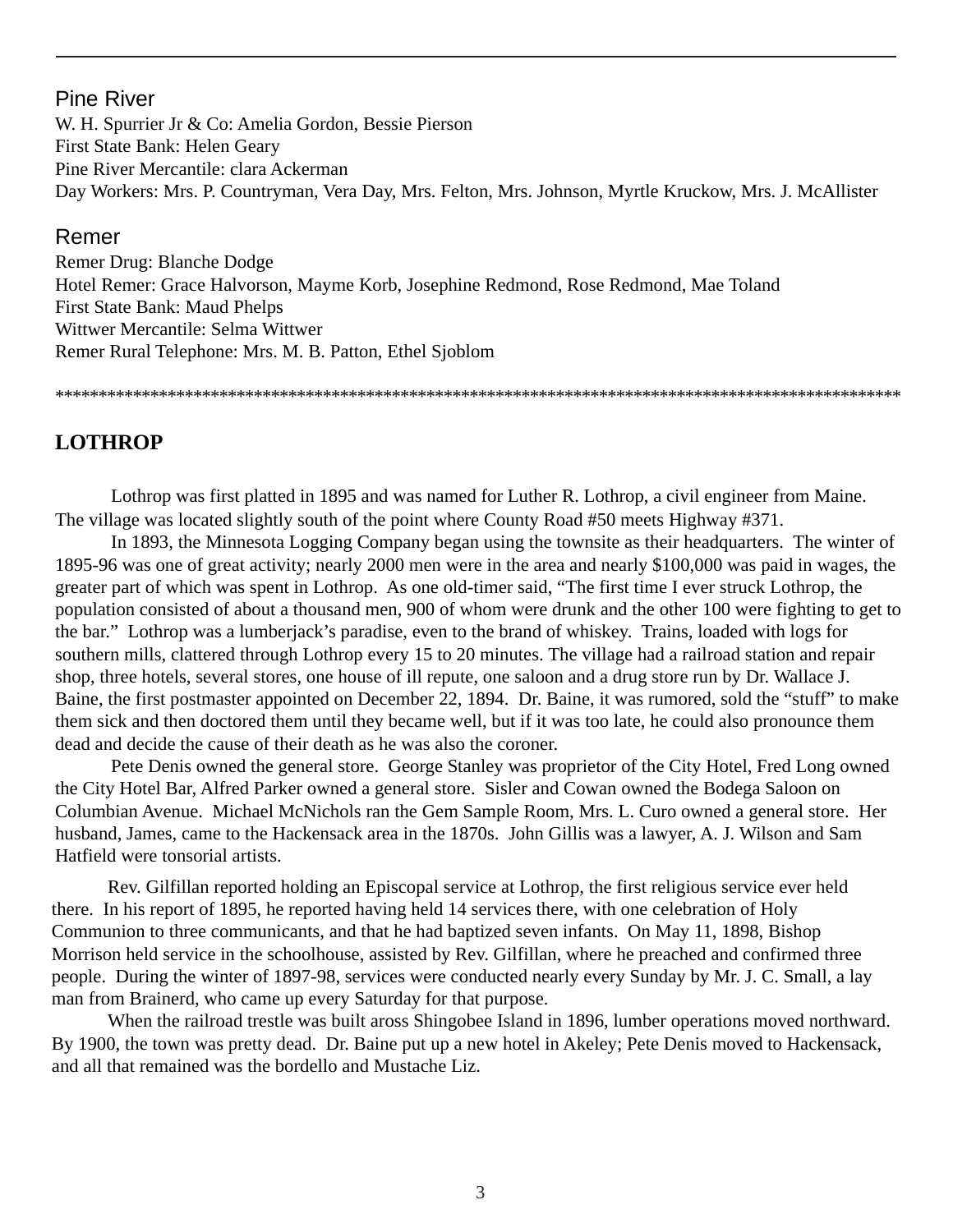Cass Lake, Minnesota October 13, 1918

Dear Nellie,

Have a little story of the doings around here to write you today.

Yesterday (Saturday) the day started out with a strong wind from the west, forest fires broke out all around us, but did not get nearer than two miles out at any time.

Marshall, the Forest Supervisor, went out with a crew of men and boys. The fire whistle was blown several times for aid to go fight fire and all the afternoon, autos ran back and forth to the fire zones with men.

The fire swept very rapidly and entirely cleaned up the following farms, hay, buildings, etc.

The old Frank Carrier place, now Perrizo, Abrahamson, Bencher, part of Greenside buildings and part of buildings for others, and one or two others that I do not recall. Women and children were seen fleeing from their homes with clothing under their arms for lakes, etc. Roads were shut off with fire and intense smoke making it impossible to do anything but to save some buildings. Home Guards are ordered out (yours truly staying at home to watch the village). Spaulding had to go into a dug out at Hart's old place and let the fire sweep past him. Larson and others were saved by staying in Henderson's potato field; Ittner getting into a cave with the Greenside children and so on went the destruction.

All telephone connections were cut off to the country and long distances were also cut off, as well as telegraph. The Red Cross sent sandwiches and coffee to the fire fighters and those who could not get in, and those who were entirely burned out were brought in and fed and taken care of at hotels, etc., here.

Brookston is in ashes and Cloquet had a bad fire. Deer River asked for fire hose but I told them that we did not have any to spare. Our fire apparatus was strung out on the streets ready to combat any fires that might break out. Fortunately nothing happened. The village was patrolled all night with Home Guards and extra policemen. I got to bed at 5:30. The wind did not go down any until morning.

Mrs. Taylor ran her car nearly all night as well as many others. Four men were seen driving about the country west and north of here, and when asked who they were by Mrs. Taylor and occupants of her car, they simply replied they were strangers. Whether there was any crookedness connected with it, is hard to tell.

Great Northern trains from the east did not get in and are not in yet. Trains from the west tied up here for the balance of the night.

Tried to get Mr. Hartley on the phone but could not get farther than Bemidji, so finally sent him a special delivery letter, mailing it in the lower yards on 36 but don't know when it will reach him.

Bridge was burned on the Soo and the passenger is not in yet. Have to build the bridge first.

J. Neils had many watchmen in his yards during the night. Today the fires are better. Men went out again this A.M. early and some of them are back. I am going out now with Andy Johnson to see what the country looks like.

Fosvig drove with Mrs. Henderson and Nels Jondahl through smoke so thick they could not see the

front end of the car to find if Mr. Henderson is all right.

Some wheat was buried and one piano left in a potato field

One Martin and his son covered themselves up in a potato field with blankets.

I packed sandwiches and helped with coffee, and sent them out in bushel baskets and milk cans.

Pretty exciting time and with the heavy wind made it look pretty bad.

Miss Watts had her bag packed ready to get out and the girls were pretty much afraid all night.

Blanche is going to try to go to work tomorrow.

> No more for today With love, H. D. Wardner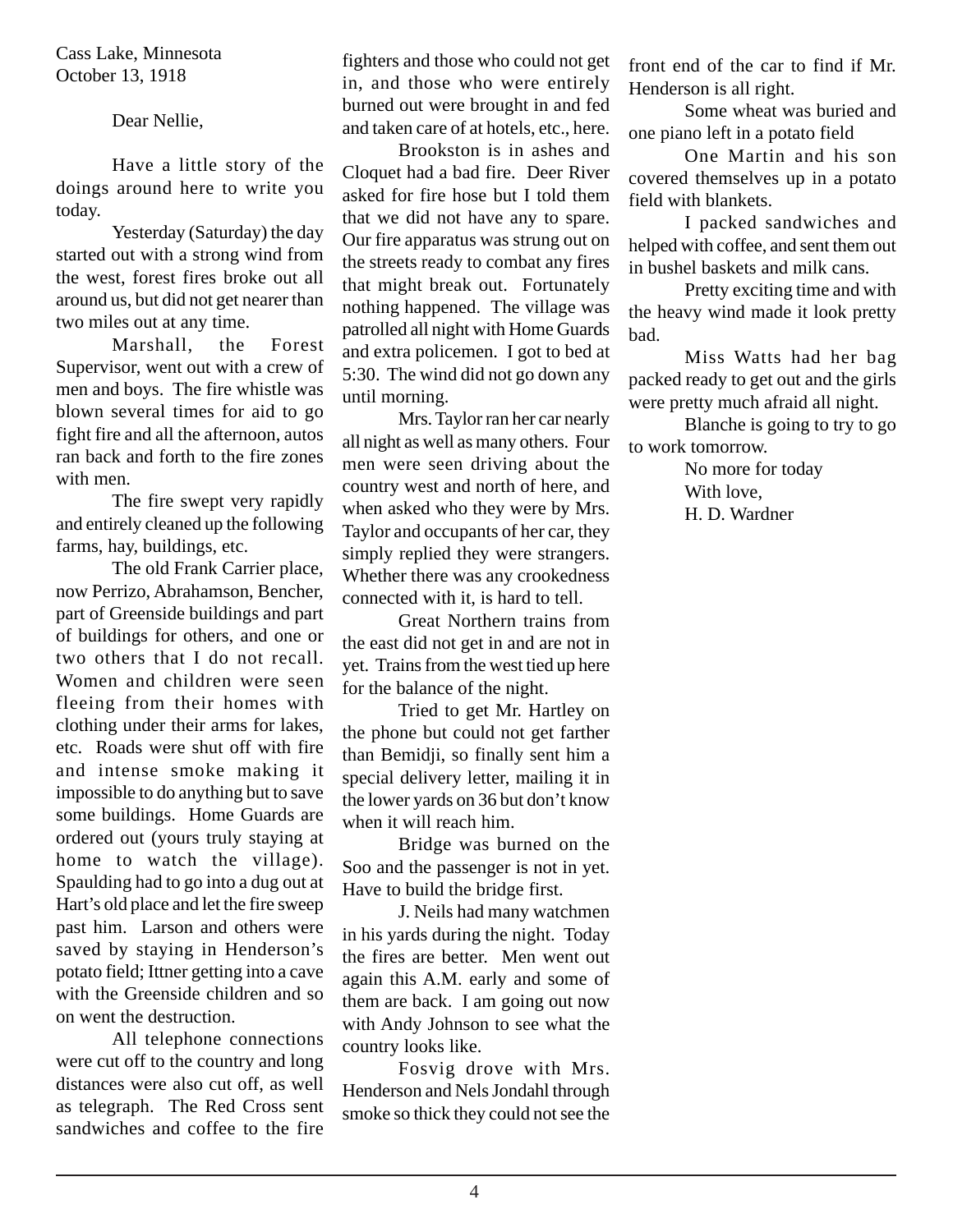#### *Individual (\$10)*

Virginia Abullarade Karin Arsan Francis Bean Bob Bean Vi Blackburn Margaret Dewey Karen Keener Karen Kezele Casey MacDonell Steven Mecklenberg Elsie Nelson Frank Olson Diane Pitzen Tom Salwasser Elizabeth Sauer Erma Schantle Arthur Shenk Jeanette Silbaugh Glenna Tappe David Yde Betty Zaffke

## **Membership - 2010**

#### *Benefactor (\$20 - \$99)*

Charles & LaVonne Beckman Audrey Chelberg Leland & Dorothy Delger Mike & Karla Elsenpeter Dick & Donna Evenson Jerry & Renee Geving Alice Groth Nancy Jacobson Bob & Shirley Jewell Cecelia McKeig David Nieman James & Leona O'Neal Chris & Dorothy Opheim Oliver & Virgie Opheim John B. Risteau Carole Sargent Dick & Kathie Stoneking Bob & Ann Winegar

## *Friend (\$100-\$249)*

Jim & Shirley Dowson Dan & Sue Eikenberry Betty Hutt Harry Loger Bob & Sandy Pauly

#### *Cities & Townships*

City of Federal Dam - \$50 City of Lake Shore - \$50 City of Walker - \$500

Blind Lake Township -- \$100 Deerfield Twp -- \$200 Fairview Township - \$1000 Gould Township - \$100 Pine Lake Township - \$200 Ponto Lake Township -- \$150 Powers Township - \$150 Rogers Township -- \$50 Salem Township - \$30 Shingobee Township - \$1,000 Smokey Hollow Township - \$100 Torry Township - \$50 Turtle Lake Township - \$500 Wilkinson Twp -- \$250 Woodrow Township - \$50

## *Business (\$50+)*

Acorn Hill Resort First National Bank, Walker Hummingbird Press Orton Oil Company Little Apple Book Store

## *Family (\$15)*

Don & Tanis Beadle Steve & Kay Johnson Robert & Betty Kangas Keith & Janice Matson

**HAVE YOU RENEWED YOUR MEMBERSHIP FOR THIS YEAR? THERE'S STILL TIME!**

*Sponsor \$250-\$999*